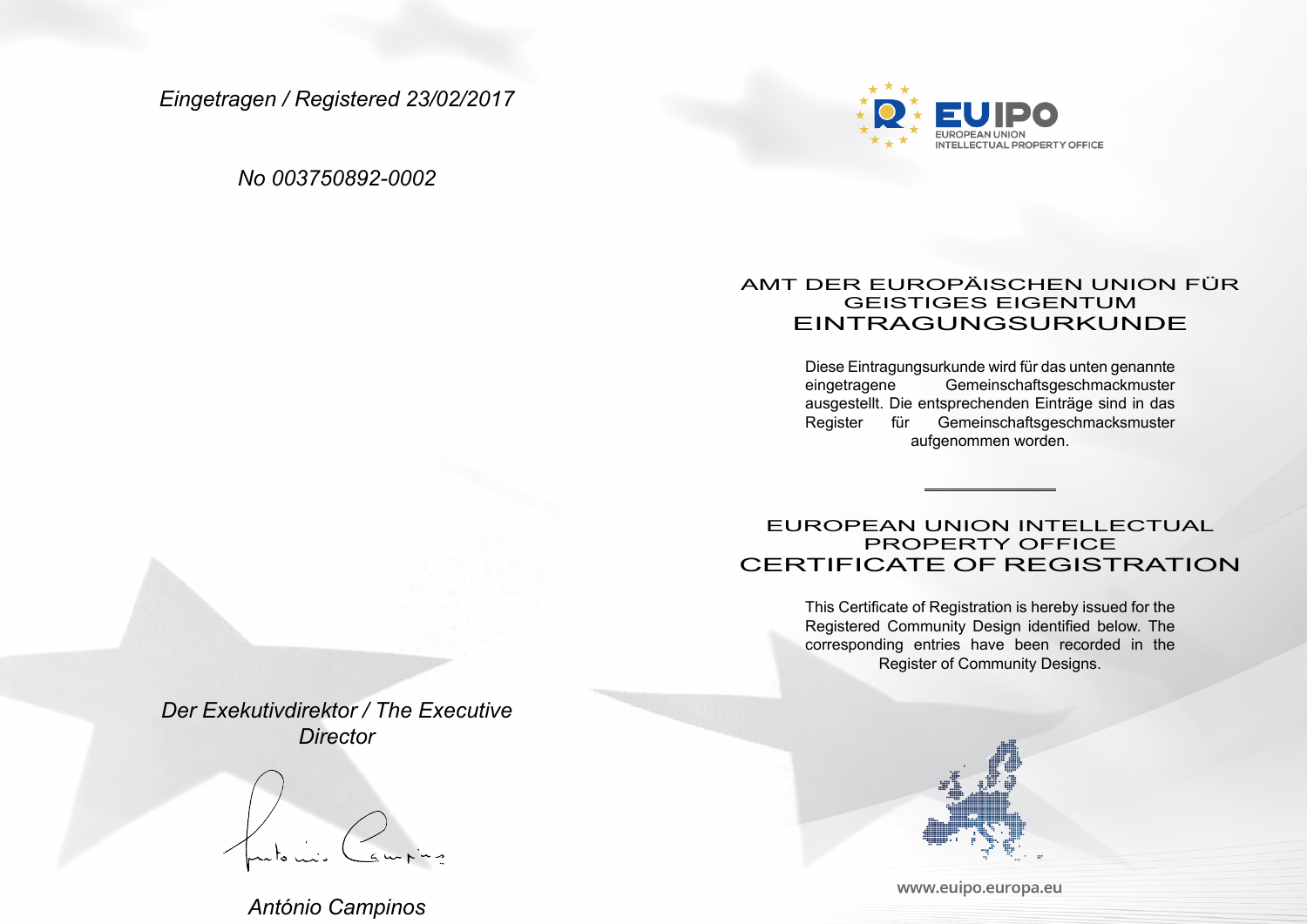EUROPEAN UNION INTELLECTUAL PROPERTY OFFICE

| 21       | 003750892-0002                                   |
|----------|--------------------------------------------------|
| 25<br>22 | DE - EN                                          |
| 15       | 23/02/2017<br>23/02/2017                         |
| 45       | 27/02/2017                                       |
| 11<br>72 | 003750892-0002<br>Nebras Darab                   |
| 73       | Nebras Darab                                     |
|          | Landsweilerstr, 89<br>D-66540 Neunkirchen        |
| 74       | ALEMANIA<br>PATRONUS IP PATENT UND RECHTSANWÄLTE |
|          | Neumarkter Straße 18                             |
|          | D-81673 München<br><b>ALEMANIA</b>               |
| 51       | $10 - 06$                                        |
| 54       | <b>BG</b> - Светлоотразителни ленти              |
|          | <b>ES</b> - Cinturones reflectantes              |
|          | CS - Reflexní popruhy                            |
|          | DA - Reflekterende spændebøjler                  |
|          | <b>DE</b> - Reflektierende Gurte                 |
|          | <b>ET</b> - Reflekteeruvad vööd                  |
|          | <mark>ΕL</mark> - Ανακλαστικές ζώνες             |
|          | <b>EN</b> - Reflective straps                    |
|          | <b>FR</b> - Ceintures réfléchissantes            |
|          | <b>IT</b> - Cintura riflettente                  |
|          | LV - Atstarojošā josta                           |
|          | LT - Šviesą atspindintys diržai                  |
|          | <b>HR</b> - Reflektirajući pojasevi              |
|          | HU - Fényvisszaverő övek                         |
|          | <b>MT</b> - Cinturini riflettivi                 |
|          | NL-Reflecterende gordels                         |
|          | PL - Paski odblaskowe                            |
|          | <b>PT</b> - Faixas refletoras                    |
|          | RO - Centuri reflectorizante                     |
|          | SK - Reflexné pásy                               |
|          | SL - Svetlobno odsevni pasovi                    |
|          | <b>FI</b> - Heijastinvyöt                        |
|          | SV - Reflexbälten                                |
|          | <b>BG</b> - Сигнални светлини                    |
|          | <b>ES</b> - Luces de señalización                |
|          | CS - Signalizační lampy                          |
|          | DA - Signallamper                                |
|          |                                                  |